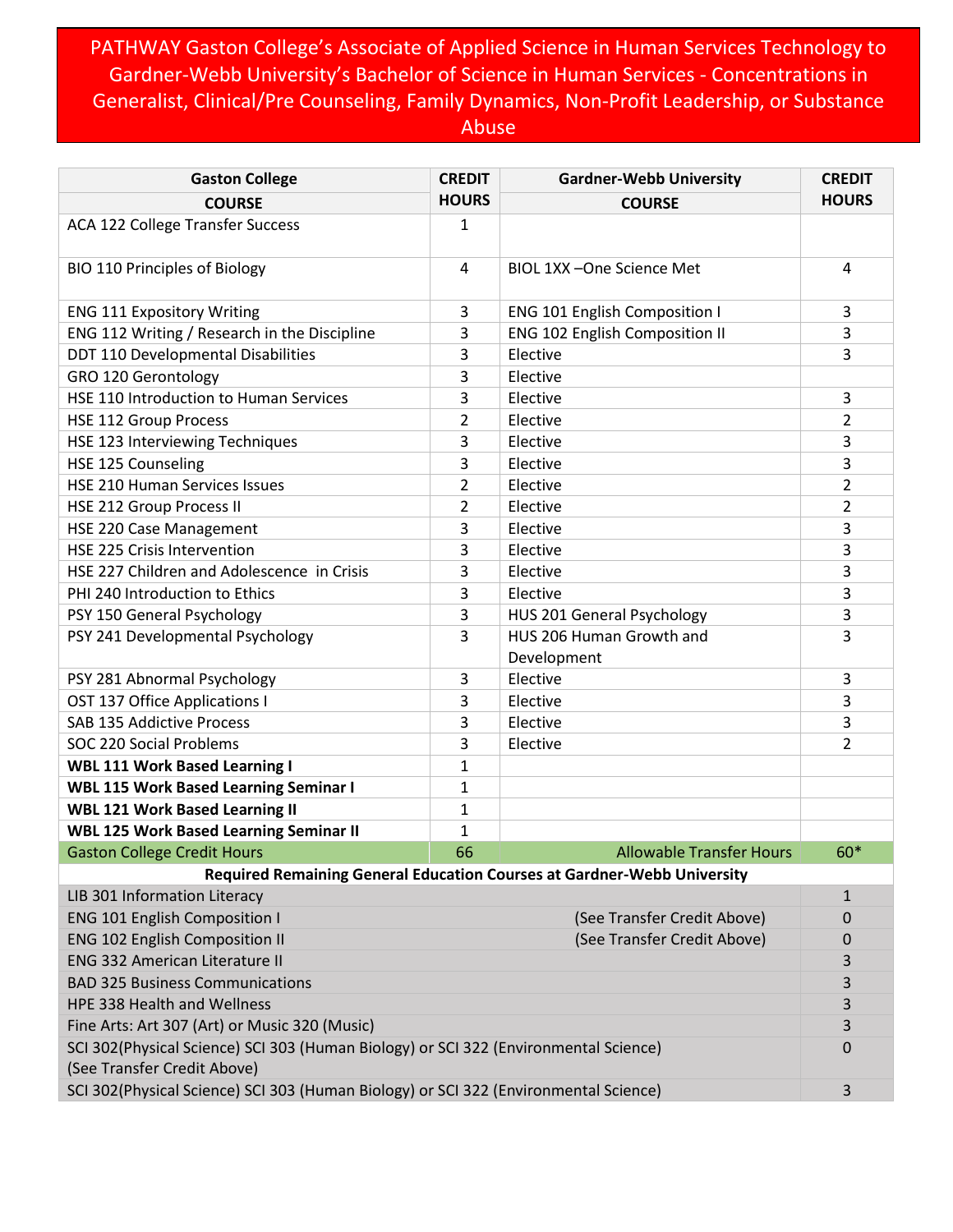| HIS 319 US 20 <sup>th</sup> Century                                 | 3                               |  |  |
|---------------------------------------------------------------------|---------------------------------|--|--|
| SSC 305 Global Understanding or PSC 302 American Government         | 3                               |  |  |
| REL 300 Old Testament Survey                                        | 3                               |  |  |
| REL 301 New Testament Survey                                        | 3                               |  |  |
| MTH 320 Math for the Liberal Arts                                   | 3                               |  |  |
| <b>Required Courses in Human Services</b>                           |                                 |  |  |
| (See Transfer Credit Above)<br><b>HUS 201 General Psychology</b>    | 0                               |  |  |
| HUS 206 Human Growth and Development<br>(See Transfer Credit Above) | $\mathbf 0$                     |  |  |
| HUS 300 Ethical Issues in Human Services                            | 3                               |  |  |
| <b>HUS 302 Group Dynamics</b>                                       | 3                               |  |  |
| <b>HUS 304 Human Services Profession</b>                            | 3                               |  |  |
| HUS 311 Diversity and Multicultural Foundations in Human Services   | 3                               |  |  |
| HUS 404 Case Management and Assessment                              | 3                               |  |  |
| HUS 411 Applied Psychopathology                                     | 3                               |  |  |
| HUS 426 Crisis, Trauma, and Intervention Strategy                   | 3                               |  |  |
| HUS 499 Applications in Human Services                              | 3                               |  |  |
| <b>Concentration in Generalist (Choose 3 Courses)</b>               |                                 |  |  |
| HUS 320 Introduction to Clinical Practice                           | 3                               |  |  |
| HUS 374 Psychology of Religion                                      | 3                               |  |  |
| HUS 399 Community Resource Development                              |                                 |  |  |
| HUS 402 Introduction to Counseling                                  |                                 |  |  |
| HUS 406 Psychology of Personality                                   |                                 |  |  |
| HUS 412 Psychology of Aging                                         |                                 |  |  |
| HUS 413 Understanding Nonprofit Organizations                       |                                 |  |  |
| HUS 416 Leadership in the Helping Profession                        |                                 |  |  |
| <b>HUS 440 Family Dynamics</b>                                      | 3                               |  |  |
| HUS 448 Substance Use and Abuse                                     | 3                               |  |  |
| HUS 495 Internship in Human Services                                | 3                               |  |  |
| HUS 497 Internship in Human Services                                | 3                               |  |  |
| HUS 498 Internship in Human Services                                | 3                               |  |  |
|                                                                     | <b>Gardner-Webb Hours</b><br>64 |  |  |
|                                                                     | <b>Total Hours</b><br>$124*$    |  |  |
| <b>Concentration in Clinical / Pre-Counseling</b>                   |                                 |  |  |
| HUS 320 Introduction to Clinical Practice                           | 3                               |  |  |
| HUS 402 Introduction to Counseling                                  | 3                               |  |  |
| HUS 406 Psychology of Personality                                   | 3                               |  |  |
| <b>Concentration in Family Dynamics</b>                             |                                 |  |  |
| HUS 399 Community Resource Development                              | 3                               |  |  |
| HUS 412 Psychology of Aging                                         | 3                               |  |  |
| <b>HUS 440 Family Dynamics</b>                                      | 3                               |  |  |
| <b>Concentration in Non-Profit Leadership</b>                       |                                 |  |  |
| HUS 399 Community Resource Development                              | 3                               |  |  |
| HUS 413 Understanding Nonprofit Organizations                       | 3                               |  |  |
| HUS 416 Leadership in the Helping Profession                        | 3                               |  |  |
| <b>Concentration in Substance Abuse</b>                             |                                 |  |  |
| HUS 399 Community Resource Development                              | 3                               |  |  |